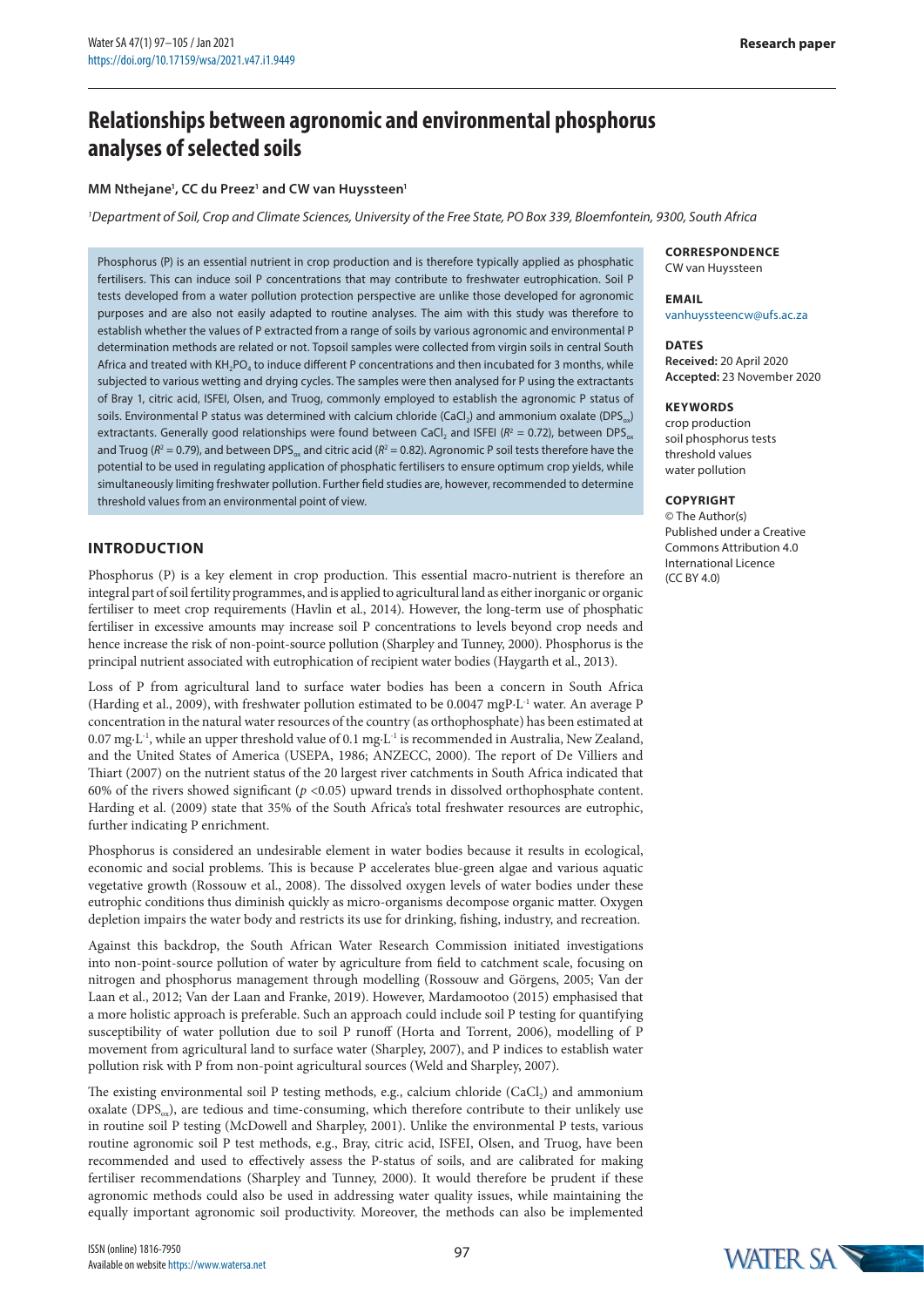where limited resources are available, making them appropriate for agronomic and environmental soil P tests. However, agronomic P tests require more evaluation in terms of accuracy in measuring the soil P susceptible to runoff (Magyar et al., 2006).

The aim of this study was therefore to provide information that authenticates the importance of agronomic and environmental soil tests in measuring the P concentration in the surface layer of soils, with the purpose of determining threshold values critical for proper regulatory compliance and management of P sources for both agronomic and environmental purposes.

# **MATERIAL AND METHODS**

Topsoil samples were collected in natural vegetated veld from the Jacobsdal, Bloemfontein, and Ficksburg districts, all in the Free State Province, South Africa. These districts are located along the 29°S latitude, resulting in different mean annual precipitation (MAP) and mean annual evaporation (MAE) values. Jacobsdal, Bloemfontein, and Ficksburg are classified as arid (200–300 mm MAP and 1 700–1 800 MAE), semi-arid (500–600 mm MAP and 1 600–1 700 MAE), and sub-humid (700–800 mm MAP and 1 300–1 400 MAE), respectively (Midgeley et al., 1994). Their approximate elevation above mean sea level increases from 1 150 m at Jacobsdal, to 1 400 m at Bloemfontein, and 1 850 m at Ficksburg.

The geology is typical of the Karoo Supergroup sequence, with shale of the Ecca Group at Jacobsdal, and sandstone, shale, and mudstone of the Beaufort Group at Bloemfontein. Dolerite intrusions are common in both districts. At Ficksburg, Elliott Formation sandstone and mudstone occurs predominantly, with some inliers of Molteno Formation sandstone, mudstone, and grit, due to narrow dolerite dykes, as well as Clarens Formation sandstone outliers (Geological Survey, 1984).

Soils in Jacobsdal are characterised by shallow to deep, structureless, well-drained, red, eutrophic soils, with yellow soils occurring sub-dominantly (Chromic Luvisols; IUSS Working Group WRB, 2015). The soils in Bloemfontein are structureless, well-drained, red and yellow, eutrophic soils (Chromic Luvisols), with plinthic (Chromic Stagnic Plinthic Luvisols) and duplex (Cutanic Luvisols) soils occurring sub dominantly. In the Ficksburg area, the soils are structureless, red and yellow, welldrained, dystrophic to eutrophic soils (Chromic Lixisols and Luvisols), with plinthic soils (Chromic Stagnic Plinthic Lixisols and Luvisols) occurring sub-dominantly.

Jacobsdal, with Mixed Nama Karoo vegetation, is situated on the edge of the Nama Karoo Biome. Both Bloemfontein, with Dry Sandy Highveld vegetation, and Ficksburg, with Moist Cool Highveld vegetation, occur in the Grassland Biome (Low and Rebelo, 1996).

Mixed crop and stock farming is practised in all the districts. Stock farming entails grazing of natural vegetation by cattle and/ or sheep. Cattle are more dominant in the sub-humid climate of Ficksburg, while sheep farming is more dominant in the arid climate of Jacobsdal. At Jacobsdal, cropping of cotton, lucerne, maize, peanut, potato and wheat is only viable under irrigation. Rainfed maize and wheat are the major crops at Bloemfontein and Ficksburg. Soybean at Ficksburg and sunflower at Bloemfontein are also often planted as alternatives.

Four sites within a radius of 5 km of each other were selected in each district for collection of bulk topsoil samples from vegetated veld with low extractable P content (Table 1), while the other soil properties were very similar to that of cropped soils in the district (Table 2). At each site about 150 kg of soil was collected from the orthic A horizon (approximately 0–300 mm), and all living

| <b>District</b> | Sample No <sup>1</sup> | Latitude   | Longitude | Land type        | Soil form  | <b>Reference Soil Group</b>      |
|-----------------|------------------------|------------|-----------|------------------|------------|----------------------------------|
| Jacobsdal       | J1                     | $-29.1751$ | 24.7540   | Ae15             | Hutton     | Chromic Luvisol                  |
|                 | J2                     | $-29.1636$ | 24.6999   | Ae15             | Hutton     | Chromic Luvisol                  |
|                 | J3                     | $-29.1963$ | 24.6280   | Ae279            | Hutton     | Chromic Luvisol                  |
|                 | J4                     | $-29.0527$ | 24.6631   | Ag148            | Valsrivier | Protocalcic Luvisol (Cutanic)    |
| Bloemfontein    | B <sub>1</sub>         | $-29.0358$ | 26.1521   | Ca8              | Bainsvlei  | Chromic Stagnic Plinthic Luvisol |
|                 | <b>B2</b>              | $-29.2036$ | 26.1947   | Ca <sub>22</sub> | Hutton     | Chromic Luvisol                  |
|                 | B <sub>3</sub>         | $-29.2310$ | 26.2027   | Ca <sub>22</sub> | Valsrivier | Protocalcic Luvisol (Cutanic)    |
|                 | B <sub>4</sub>         | $-29.2757$ | 26.1712   | Ca8              | Valsrivier | Protocalcic Luvisol (Cutanic)    |
| Ficksburg       | F <sub>1</sub>         | $-28.7989$ | 27.8591   | <b>Bd29</b>      | Avalon     | <b>Stagnic Plinthic Acrisol</b>  |
|                 | F <sub>2</sub>         | $-28.8038$ | 27.8676   | Ad4              | Clovelly   | Haplic Acrisol                   |
|                 | F <sub>3</sub>         | $-28.8058$ | 27.8727   | Ad4              | Clovelly   | <b>Haplic Acrisol</b>            |
|                 | F <sub>4</sub>         | $-28.8133$ | 27.8317   | <b>Bd29</b>      | Avalon     | <b>Stagnic Plinthic Acrisol</b>  |

**Table 1.** Soil sampling sites, locations, land types (Land Type Survey Staff, 2002), soil forms (Soil Classification Working Group, 1991), and Reference Soil Groups (IUSS Working Group WRB, 2015)

*1 J = Jacobsdal, B = Bloemfontein, F = Ficksburg*

| Table 2. Selected physical and chemical properties of the studied soils |  |  |  |  |
|-------------------------------------------------------------------------|--|--|--|--|

| Sample<br>No. <sup>1</sup> |      | Particle size<br>distribution (%) |      | Organic C<br>(%) | pH<br>(H <sub>2</sub> O) | <b>Exchangeable cations</b><br>$(mq \cdot kq^{-1})$ |     | <b>CEC</b><br>$(cmol, kq^{-1})$ |    | <b>Extractable oxides</b><br>$(mmol·kg-1)$ |       |      |      |
|----------------------------|------|-----------------------------------|------|------------------|--------------------------|-----------------------------------------------------|-----|---------------------------------|----|--------------------------------------------|-------|------|------|
|                            | Sand | Silt                              | Clay |                  |                          | Ca                                                  | Mq  | Κ                               | Na | Soil                                       | Clay  | Fe   | AI   |
| J1                         | 84.4 | 6.8                               | 6.4  | 0.66             | 6.3                      | 518                                                 | 159 | 120                             | 14 | 6.2                                        | 96.9  | 0.87 | 2.00 |
| J2                         | 78.9 | 10.6                              | 8.1  | 0.59             | 7.1                      | 1 051                                               | 376 | 257                             | 18 | 11.5                                       | 142.2 | 1.67 | 3.06 |
| J3                         | 41.0 | 28.3                              | 27.3 | 0.90             | 8.6                      | 5 5 9 2                                             | 625 | 519                             | 71 | 21.1                                       | 77.3  | 2.21 | 4.08 |
| J4                         | 65.9 | 14.7                              | 16.4 | 0.78             | 7.4                      | 2413                                                | 517 | 298                             | 23 | 16.5                                       | 100.7 | 3.97 | 2.14 |
| <b>B1</b>                  | 84.6 | 1.0                               | 12.0 | 0.47             | 6.2                      | 470                                                 | 153 | 144                             | 17 | 6.3                                        | 52.5  | 0.88 | 2.24 |
| B <sub>2</sub>             | 82.0 | 2.2                               | 13.0 | 0.32             | 6.5                      | 509                                                 | 170 | 243                             | 17 | 6.3                                        | 48.5  | 0.96 | 2.73 |
| B <sub>3</sub>             | 78.6 | 5.2                               | 12.2 | 0.76             | 6.2                      | 583                                                 | 178 | 236                             | 15 | 7.3                                        | 59.7  | 1.76 | 2.35 |
| <b>B4</b>                  | 62.9 | 13.6                              | 21.2 | 0.87             | 6.1                      | 823                                                 | 375 | 285                             | 57 | 12.3                                       | 57.9  | 6.54 | 3.61 |
| F <sub>1</sub>             | 84.3 | 10.6                              | 3.3  | 0.95             | 5.5                      | 352                                                 | 80  | 93                              | 13 | 5.5                                        | 167.9 | 3.92 | 2.52 |
| F <sub>2</sub>             | 77.0 | 14.4                              | 4.5  | 1.41             | 6.0                      | 513                                                 | 128 | 346                             | 21 | 7.2                                        | 160.0 | 4.29 | 2.69 |
| F <sub>3</sub>             | 72.9 | 17.5                              | 5.8  | 1.08             | 6.0                      | 490                                                 | 96  | 113                             | 15 | 6.0                                        | 103.1 | 1.83 | 2.94 |
| F <sub>4</sub>             | 45.0 | 36.6                              | 13.7 | 1.82             | 6.2                      | 138                                                 | 204 | 208                             | 15 | 11.5                                       | 84.1  | 2.20 | 2.42 |

*1 J = Jacobsdal, B = Bloemfontein, F = Ficksburg*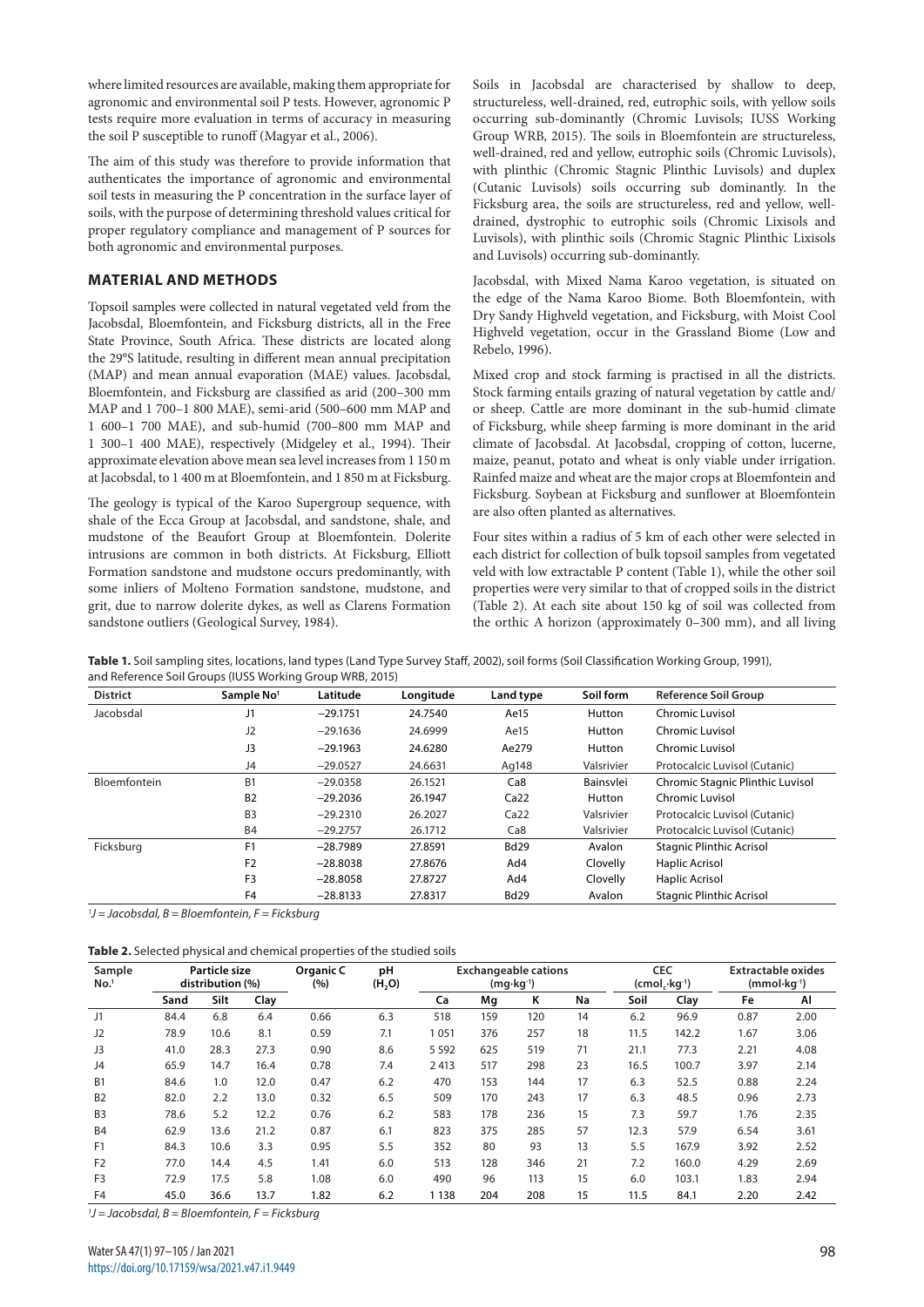plants and plant residues were removed. The wet soil was mixed, air dried, crushed, sieved through a 2 mm sieve and mixed again before being stored for treatment and analysis.

Seven different P concentrations (equivalent to 0, 5, 13, 25, 42, 65 and 95 mgP⋅kg<sup>-1</sup> soil) were applied using KH<sub>2</sub>PO<sub>4</sub> solution to each of the 12 bulk samples, replicated 3 times, giving 252 treatments. For each treatment, 400 g of soil was weighed and spread evenly in a thin layer on a plastic sheet. Sufficient  $KH_2PO_4$  solution of appropriate concentration was then sprayed onto the soil to wet it to approximately 70% of field water capacity. This was done with a sprayer connected to a burette, to ensure precision application. After spraying, the soil was mixed thoroughly and then placed in a 500 mL plastic container. A perforated lid was put on, which allowed drying at room temperature during incubation. During the three months of incubation, the soil was wetted several times to 70% of field water capacity with distilled water, mixed, and dried again, as described above. After incubation, the treated soil was air dried, sieved and stored for P analyses.

Standard methods (The Non-Affiliated Soil Analysis Working Committee, 1990) were used to analyse the 252 treated samples for particle size distribution (pipette and sieve method), organic carbon (Wakley-Black method), pH (1:2.5 soil water suspension), exchangeable cations and cation exchange capacity (1 mol dm<sup>-3</sup> NH4OAc at pH 7). Each of these analyses was done in triplicate.

Soil from the 252 P-treated samples were also analysed in triplicate for extractable P. The agronomic P status of the treated samples was determined using the Bray 1, citric acid, ISFEI, Olsen, and Truog methods (The Non-Affiliated Soil Analysis Working Committee, 1990), while the environmental P status was determined using the CaCl<sub>2</sub> (Kuo 1996) and  $DPS_{ox}$  (Beck et al., 2004) methods. The  $DPS_{\text{ox}}$  method actually calculates the P saturation from ammonium oxalate extractable P, Fe, and Al. The concentration of P in solution was determined colorimetrically, irrespective of the extraction method used, with the ammonium molybdate method in which ascorbic acid is the reducing agent (Murphy and Riley, 1962).

Linear and non-linear regression models, using Microsoft Excel 2007 in Windows XP were used to establish correlations between P extracted through the different methods. The most suitable

model was selected based on the correlation coefficient (*R*<sup>2</sup> ), to determine the relationship between and/or among agronomic and environmental P tests for each individual soil's data, when data of all soils from one district were pooled, and when data from all three districts were combined.

# **RESULTS**

The induced soil P concentrations varied considerably between the studied soils (Table 3), depending on soil properties and extraction method. The smallest differences were observed in the B4 soil, regardless of extraction method used. These differences were, in increasing order: 0.5 mgP⋅kg<sup>-1</sup> for CaCl<sub>2</sub>, 5.6 mgP⋅kg<sup>-1</sup> for DPS<sub>ox</sub>, 9.3 mgP⋅kg<sup>-1</sup> for ISFEI, 10.6 mgP⋅kg<sup>-1</sup> for citric acid, 20.2 mgP⋅kg<sup>-1</sup> for Bray 1, 22.3 mgP∙kg-1 for Olsen, and 31.3 mgP∙kg-1 for Truog. On the other hand, the largest differences were observed in the J2 (CaCl<sub>2</sub>), J3 (Olsen, Truog, and DPS $_{ox}$ ), B1 (citric acid), and F1 (Bray 1) soils. These differences were, in decreasing order: 85.0, 67.7, 61.2, 55.5, 26.0, 24.5, and 10.2 mgP∙kg-1, for the Truog, Bray 1, Olsen, ISFEI, DPS<sub>ox</sub>, citric acid, and CaCl<sub>2</sub> methods, respectively.

Soil P tests are significantly related to each other per sampling site and when sampling sites were pooled for the Jacobsdal (Table 4), Bloemfontein (Table 5), and Ficksburg (Table 6) districts. The lowest  $R^2$  values were estimated for the Olsen vs. ISFEI at J1 (0.80), Truog vs. Olsen at J2 (0.67),  $DPS_{ox}$  vs. Olsen at J3 (0.76), and DPS<sub>ox</sub> vs. Truog at J4 (0.82). At B1, B2, B3, and B4 the lowest  $R^2$  values were realised for the CaCl<sub>2</sub> vs. citric acid  $(0.88)$ , CaCl<sub>2</sub> vs. Olsen  $(0.89)$ , CaCl<sub>2</sub> vs. citric acid  $(0.73)$ , and  $DPS_{ox}$  vs. Bray 1 (0.83), respectively. The  $R^2$ -values of CaCl<sub>2</sub> vs. ISFEI at F1 (0.63), DPS<sub>ox</sub> vs. CaCl<sub>2</sub> at F2 (0.88), DPS<sub>ox</sub> vs. CaCl<sub>2</sub> at F3 (0.87), and DPS<sub>ox</sub> vs. CaCl, at F4 (0.91) were the lowest. A large variation between soil P tests was therefore experienced per sampling site.

Lower  $R^2$  values were calculated when the measured soil  $P$ concentrations of the sampling sites per district were pooled (Tables 4, 5, and 6). For Jacobsdal, the  $R^2$  values ranged from 0.22 (CaCl<sub>2</sub> vs. Truog) to 0.92 (Truog vs. citric acid). The range of  $R^2$ values for Bloemfontein was from  $0.72$  (DPS<sub>ox</sub> vs. citric acid) to 0.98 (Truog vs. ISFEI). The  $R^2$  values for Ficksburg varied between  $0.23$  (DPS<sub>ox</sub> vs. ISFEI) and  $0.93$  (CaCl<sub>2</sub> vs. citric acid).

|  | Table 3. Range of extractable phosphorus contents (mg·kg <sup>-1</sup> ) induced to soils used in this study |  |  |  |  |
|--|--------------------------------------------------------------------------------------------------------------|--|--|--|--|
|  |                                                                                                              |  |  |  |  |

| Sample           |               |               | <b>Environmental tests</b> |              |                    |                   |               |
|------------------|---------------|---------------|----------------------------|--------------|--------------------|-------------------|---------------|
| No. <sup>1</sup> | Olsen         | Bray 1        | Truog                      | <b>ISFEI</b> | <b>Citric acid</b> | CaCl <sub>2</sub> | $DPS_{ox}$    |
| J1               | $2.8 - 57.5$  | $2.2 - 62.0$  | $3.8 - 55.0$               | $0.3 - 36.2$ | $0.5 - 13.5$       | $0.3 - 6.3$       | $1.3 - 12.6$  |
| J2               | $16.3 - 49.2$ | $15.7 - 81.5$ | $47.0 - 121.7$             | $5.8 - 48.5$ | $10.3 - 24.3$      | $0.5 - 10.7$      | $9.9 - 24.3$  |
| J3               | $10.5 - 71.7$ | $8.5 - 61.7$  | $150.0 - 235.0$            | $8.0 - 63.5$ | $17.0 - 30.2$      | $0.3 - 5.1$       | $24.7 - 50.7$ |
| J4               | $12.7 - 61.7$ | $8.6 - 71.5$  | $30.7 - 108.3$             | $7.7 - 50.8$ | $4.2 - 20.0$       | $0.3 - 7.5$       | $6.0 - 19.7$  |
| <b>B1</b>        | $1.7 - 43.8$  | $2.8 - 59.7$  | $1.3 - 60.0$               | $0.0 - 22.8$ | $0.5 - 25.0$       | $0.0 - 4.2$       | $1.1 - 13.8$  |
| B <sub>2</sub>   | $6.0 - 46.3$  | $6.2 - 58.4$  | $4.2 - 64.0$               | $0.3 - 26.2$ | $1.0 - 15.7$       | $0.3 - 5.6$       | $1.7 - 13.8$  |
| B <sub>3</sub>   | $2.8 - 32.7$  | $2.3 - 43.5$  | $1.3 - 50.7$               | $0.0 - 17.0$ | $0.5 - 11.6$       | $0.0 - 2.5$       | $1.3 - 7.8$   |
| <b>B4</b>        | $3.9 - 26.2$  | $2.4 - 22.6$  | $5.0 - 36.3$               | $1.5 - 10.8$ | $1.0 - 11.6$       | $0.0 - 0.5$       | $3.3 - 8.9$   |
| F <sub>1</sub>   | $2.7 - 50.1$  | $1.3 - 69.0$  | $2.0 - 62.0$               | $2.3 - 26.6$ | $1.0 - 17.3$       | $0.0 - 2.1$       | $1.7 - 17.3$  |
| F <sub>2</sub>   | $5.6 - 61.7$  | $2.7 - 61.0$  | $7.5 - 61.3$               | $2.3 - 49.0$ | $4.2 - 20.0$       | $0.3 - 2.5$       | $3.8 - 20.8$  |
| F <sub>3</sub>   | $3.6 - 30.4$  | $1.3 - 40.8$  | $3.5 - 47.0$               | $0.0 - 19.3$ | $2.0 - 17.1$       | $0.0 - 2.0$       | $4.7 - 27.7$  |
| F <sub>4</sub>   | $4.8 - 27.5$  | $1.5 - 24.9$  | $25.5 - 70.0$              | $2.3 - 19.5$ | $6.0 - 22.8$       | $0.3 - 4.5$       | $8.4 - 22.1$  |

*1 J = Jacobsdal, B = Bloemfontein, F = Ficksburg*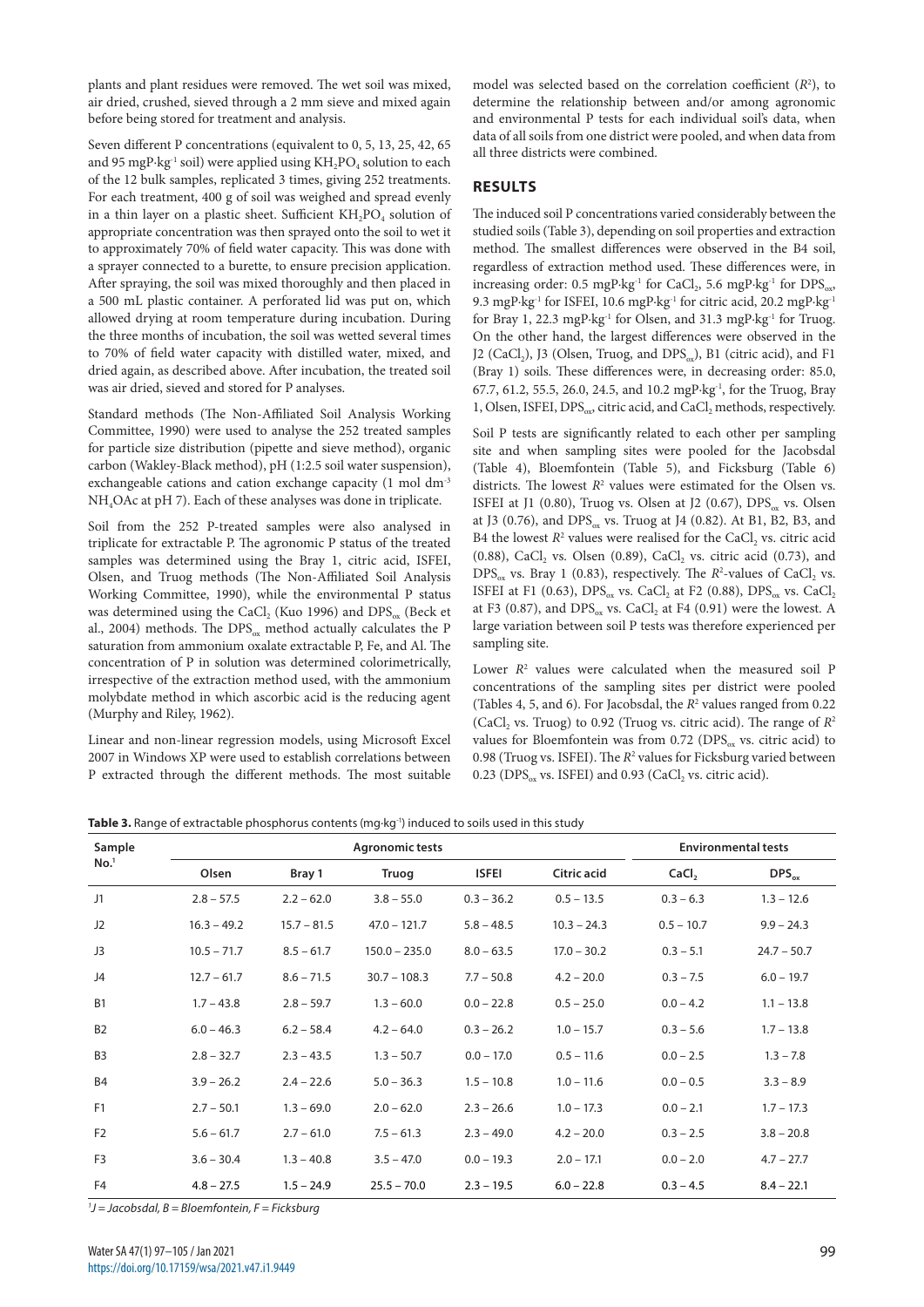**Table 4.** Coefficients of determination (R<sup>2</sup>) for the relationships between soil P tests per sampling site and when pooled for the Jacobsdal soils

| Site     | Method                |        |                    |              | Method |       |                   |            |
|----------|-----------------------|--------|--------------------|--------------|--------|-------|-------------------|------------|
|          |                       | Bray 1 | <b>Citric acid</b> | <b>ISFEI</b> | Olsen  | Truog | CaCl <sub>2</sub> | $DPS_{ox}$ |
| J1       | Bray 1                | 1.00   |                    |              |        |       |                   |            |
| $n = 21$ | Citric acid           | 0.96   | 1.00               |              |        |       |                   |            |
|          | <b>ISFEI</b>          | 0.97   | 0.95               | 1.00         |        |       |                   |            |
|          | Olsen                 | 0.92   | 0.91               | 0.80         | 1.00   |       |                   |            |
|          | Truog                 | 0.99   | 0.97               | 0.96         | 0.91   | 1.00  |                   |            |
|          | CaCl <sub>2</sub>     | 0.95   | 0.93               | 0.97         | 0.88   | 0.98  | 1.00              |            |
|          | $DPS_{ox}$            | 0.95   | 0.93               | 0.91         | 0.91   | 0.96  | 0.95              | 1.00       |
| J2       | Bray 1                | 1.00   |                    |              |        |       |                   |            |
| $n = 21$ | Citric acid           | 0.96   | 1.00               |              |        |       |                   |            |
|          | <b>ISFEI</b>          | 0.98   | 0.95               | 1.00         |        |       |                   |            |
|          | Olsen                 | 0.73   | 0.65               | 0.71         | 1.00   |       |                   |            |
|          | Truog                 | 0.99   | 0.95               | 0.99         | 0.67   | 1.00  |                   |            |
|          | CaCl <sub>2</sub>     | 0.98   | 0.97               | 0.98         | 0.73   | 0.98  | 1.00              |            |
|          | $DPS_{ox}$            | 0.86   | 0.87               | 0.81         | 0.87   | 0.73  | 0.85              | 1.00       |
| J3       | Bray 1                | 1.00   |                    |              |        |       |                   |            |
| $n = 21$ | Citric acid           | 0.96   | 1.00               |              |        |       |                   |            |
|          | <b>ISFEI</b>          | 0.98   | 0.98               | 1.00         |        |       |                   |            |
|          | Olsen                 | 0.94   | 0.93               | 0.93         | 1.00   |       |                   |            |
|          | Truog                 | 0.99   | 0.96               | 0.98         | 0.96   | 1.00  |                   |            |
|          | CaCl <sub>2</sub>     | 0.98   | 0.92               | 0.97         | 0.94   | 0.96  | 1.00              |            |
|          | $\mathsf{DPS}_\infty$ | 0.85   | 0.78               | 0.78         | 0.76   | 0.79  | 0.81              | 1.00       |
| J4       | Bray 1                | 1.00   |                    |              |        |       |                   |            |
| $n = 21$ | Citric acid           | 0.96   | 1.00               |              |        |       |                   |            |
|          | <b>ISFEI</b>          | 0.99   | 0.96               | 1.00         |        |       |                   |            |
|          | Olsen                 | 0.97   | 0.95               | 0.93         | 1.00   |       |                   |            |
|          | Truog                 | 0.98   | 0.94               | 0.96         | 0.93   | 1.00  |                   |            |
|          | CaCl <sub>2</sub>     | 0.99   | 0.96               | 0.99         | 0.95   | 0.97  | 1.00              |            |
|          | $DPS_{ox}$            | 0.88   | 0.90               | 0.89         | 0.91   | 0.82  | 0.90              | 1.00       |
| All      | Bray 1                | 1.00   |                    |              |        |       |                   |            |
| $n = 84$ | Citric acid           | 0.58   | 1.00               |              |        |       |                   |            |
|          | <b>ISFEI</b>          | 0.80   | 0.59               | 1.00         |        |       |                   |            |
|          | Olsen                 | 0.80   | 0.57               | 0.78         | 1.00   |       |                   |            |
|          | Truog                 | 0.42   | 0.92               | 0.35         | 0.44   | 1.00  |                   |            |
|          | CaCl <sub>2</sub>     | 0.98   | 0.35               | 0.76         | 0.80   | 0.22  | 1.00              |            |
|          | $DPS_{ox}$            | 0.48   | 0.91               | 0.40         | 0.48   | 0.84  | 0.32              | 1.00       |

| Table 5. Coefficients of determination (R <sup>2</sup> ) for the relationships between soil P tests per sampling site and when pooled for the Bloemfontein soils |  |
|------------------------------------------------------------------------------------------------------------------------------------------------------------------|--|
|------------------------------------------------------------------------------------------------------------------------------------------------------------------|--|

| Site           | Method            |        |                    |              | Method |       |                   |            |
|----------------|-------------------|--------|--------------------|--------------|--------|-------|-------------------|------------|
|                |                   | Bray 1 | <b>Citric acid</b> | <b>ISFEI</b> | Olsen  | Truog | CaCl <sub>2</sub> | $DPS_{ox}$ |
| <b>B1</b>      | Bray 1            | 1.00   |                    |              |        |       |                   |            |
| $n = 21$       | Citric acid       | 0.96   | 1.00               |              |        |       |                   |            |
|                | <b>ISFEI</b>      | 0.98   | 0.98               | 1.00         |        |       |                   |            |
|                | Olsen             | 0.98   | 0.96               | 0.99         | 1.00   |       |                   |            |
|                | Truog             | 0.99   | 0.98               | 0.99         | 0.99   | 1.00  |                   |            |
|                | CaCl <sub>2</sub> | 0.89   | 0.88               | 0.96         | 0.94   | 0.93  | 1.00              |            |
|                | $DPS_{ox}$        | 0.99   | 0.97               | 0.98         | 0.97   | 0.99  | 0.97              | 1.00       |
| B <sub>2</sub> | Bray 1            | 1.00   |                    |              |        |       |                   |            |
| $n = 21$       | Citric acid       | 0.95   | 1.00               |              |        |       |                   |            |
|                | <b>ISFEI</b>      | 0.97   | 0.95               | 1.00         |        |       |                   |            |
|                | Olsen             | 0.96   | 0.90               | 0.95         | 1.00   |       |                   |            |
|                | Truog             | 0.97   | 0.98               | 0.99         | 0.94   | 1.00  |                   |            |
|                | CaCl <sub>2</sub> | 0.92   | 0.95               | 0.97         | 0.89   | 0.96  | 1.00              |            |
|                | $DPS_{ox}$        | 0.97   | 0.98               | 0.99         | 0.95   | 1.00  | 0.99              | 1.00       |
| B <sub>3</sub> | Bray 1            | 1.00   |                    |              |        |       |                   |            |
| $n = 21$       | Citric acid       | 0.98   | 1.00               |              |        |       |                   |            |
|                | <b>ISFEI</b>      | 0.99   | 0.96               | 1.00         |        |       |                   |            |
|                | Olsen             | 0.98   | 0.95               | 0.98         | 1.00   |       |                   |            |
|                | Truog             | 0.99   | 0.98               | 0.99         | 0.98   | 1.00  |                   |            |
|                | CaCl <sub>2</sub> | 0.95   | 0.97               | 0.95         | 0.87   | 0.95  | 1.00              |            |
|                | $DPS_{ox}$        | 0.98   | 0.95               | 0.97         | 0.98   | 0.98  | 0.93              | 1.00       |
| <b>B4</b>      | Bray 1            | 1.00   |                    |              |        |       |                   |            |
| $n = 21$       | Citric acid       | 0.91   | 1.00               |              |        |       |                   |            |
|                | <b>ISFEI</b>      | 0.89   | 0.95               | 1.00         |        |       |                   |            |
|                | Olsen             | 0.89   | 0.93               | 0.85         | 1.00   |       |                   |            |
|                | Truog             | 0.93   | 0.98               | 0.92         | 0.95   | 1.00  |                   |            |
|                | CaCl <sub>2</sub> | 0.63   | 0.87               | 0.87         | 0.80   | 0.85  | 1.00              |            |
|                | $DPS_{ox}$        | 0.83   | 0.95               | 0.89         | 0.94   | 0.94  | 0.97              | 1.00       |
| All            | Bray 1            | 1.00   |                    |              |        |       |                   |            |
| $n = 84$       | Citric acid       | 0.84   | 1.00               |              |        |       |                   |            |
|                | <b>ISFEI</b>      | 0.94   | 0.82               | 1.00         |        |       |                   |            |
|                | Olsen             | 0.92   | 0.85               | 0.95         | 1.00   |       |                   |            |
|                | Truog             | 0.93   | 0.92               | 0.98         | 0.96   | 1.00  |                   |            |
|                | CaCl <sub>2</sub> | 0.90   | 0.73               | 0.90         | 0.81   | 0.85  | 1.00              |            |
|                | $DPS_{ox}$        | 0.87   | 0.72               | 0.80         | 0.76   | 0.77  | 0.92              | 1.00       |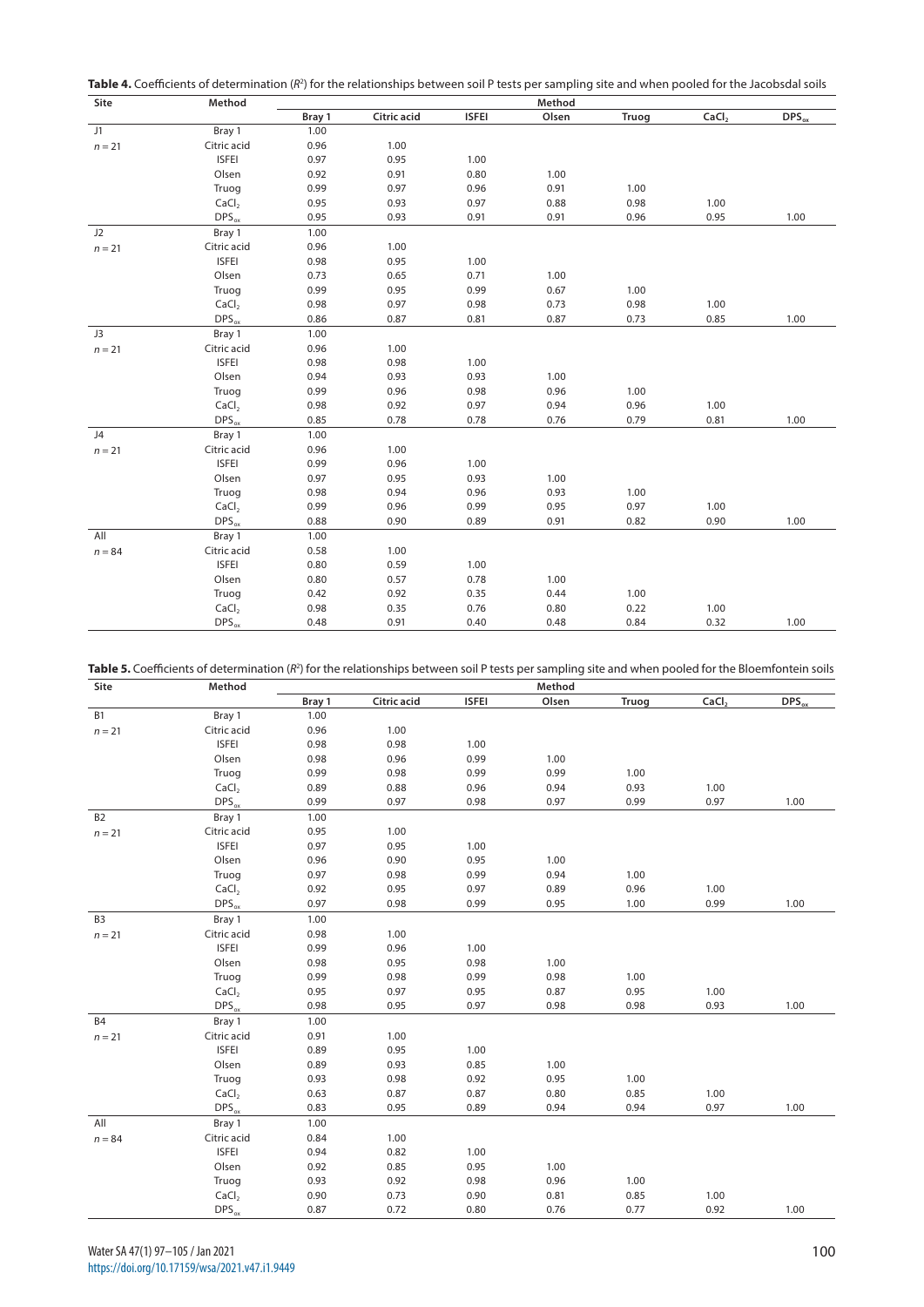|  | Table 6. Coefficients of determination (R <sup>2</sup> ) for the relationships between soil P tests per sampling site and when pooled for the Ficksburg soils |  |  |  |
|--|---------------------------------------------------------------------------------------------------------------------------------------------------------------|--|--|--|
|--|---------------------------------------------------------------------------------------------------------------------------------------------------------------|--|--|--|

| Site           | Method            |        |             |              | Method |       |                   |            |
|----------------|-------------------|--------|-------------|--------------|--------|-------|-------------------|------------|
|                |                   | Bray 1 | Citric acid | <b>ISFEI</b> | Olsen  | Truog | CaCl <sub>2</sub> | $DPS_{ox}$ |
| F <sub>1</sub> | Bray 1            | 1.00   |             |              |        |       |                   |            |
| $n = 21$       | Citric acid       | 0.98   | 1.00        |              |        |       |                   |            |
|                | <b>ISFEI</b>      | 0.70   | 0.69        | 1.00         |        |       |                   |            |
|                | Olsen             | 0.96   | 0.94        | 0.67         | 1.00   |       |                   |            |
|                | Truog             | 0.99   | 0.98        | 0.71         | 0.96   | 1.00  |                   |            |
|                | CaCl <sub>2</sub> | 0.94   | 0.93        | 0.63         | 0.85   | 0.90  | 1.00              |            |
|                | $DPS_{ox}$        | 0.98   | 0.98        | 0.69         | 0.93   | 0.94  | 0.98              | 1.00       |
| F <sub>2</sub> | Bray 1            | 1.00   |             |              |        |       |                   |            |
| $n = 21$       | Citric acid       | 0.97   | 1.00        |              |        |       |                   |            |
|                | <b>ISFEI</b>      | 0.97   | 0.97        | 1.00         |        |       |                   |            |
|                | Olsen             | 0.731  | 0.93        | 0.91         | 1.00   |       |                   |            |
|                | Truog             | 0.91   | 0.98        | 0.98         | 0.93   | 1.00  |                   |            |
|                | CaCl <sub>2</sub> | 0.96   | 0.95        | 0.97         | 0.94   | 0.97  | 1.00              |            |
|                | $DPS_{ox}$        | 0.90   | 0.91        | 0.89         | 0.92   | 0.89  | 0.88              | 1.00       |
| F <sub>3</sub> | Bray 1            | 1.00   |             |              |        |       |                   |            |
| $n = 21$       | Citric acid       | 0.97   | 1.00        |              |        |       |                   |            |
|                | <b>ISFEI</b>      | 0.99   | 0.99        | 1.00         |        |       |                   |            |
|                | Olsen             | 0.98   | 0.97        | 0.97         | 1.00   |       |                   |            |
|                | Truog             | 0.97   | 0.98        | 0.99         | 0.98   | 1.00  |                   |            |
|                | CaCl <sub>2</sub> | 0.94   | 0.94        | 0.99         | 0.90   | 0.95  | 1.00              |            |
|                | $DPS_{ox}$        | 0.94   | 0.94        | 0.90         | 0.94   | 0.93  | 0.89              | 1.00       |
| F4             | Bray 1            | 1.00   |             |              |        |       |                   |            |
| $n = 21$       | Citric acid       | 0.98   | 1.00        |              |        |       |                   |            |
|                | <b>ISFEI</b>      | 0.98   | 0.98        | 1.00         |        |       |                   |            |
|                | Olsen             | 0.95   | 0.94        | 0.94         | 1.00   |       |                   |            |
|                | Truog             | 0.98   | 0.96        | 0.95         | 0.98   | 1.00  |                   |            |
|                | CaCl <sub>2</sub> | 0.96   | 0.98        | 0.99         | 0.92   | 0.95  | 1.00              |            |
|                | $DPS_{ox}$        | 0.98   | 0.97        | 0.97         | 0.91   | 0.91  | 0.96              | 1.00       |
| All            | Bray 1            | 1.00   |             |              |        |       |                   |            |
| $n = 84$       | Citric acid       | 0.67   | 1.00        |              |        |       |                   |            |
|                | <b>ISFEI</b>      | 0.72   | 0.75        | 1.00         |        |       |                   |            |
|                | Olsen             | 0.89   | 0.79        | 0.75         | 1.00   |       |                   |            |
|                | Truog             | 0.59   | 0.91        | 0.55         | 0.74   | 1.00  |                   |            |
|                | CaCl <sub>2</sub> | 0.63   | 0.93        | 0.59         | 0.70   | 0.90  | 1.00              |            |
|                | $DPS_{ox}$        | 0.37   | 0.71        | 0.23         | 0.53   | 0.73  | 0.56              | 1.00       |

Table 7. Coefficients of determination (R<sup>2</sup>) for the relationships between soil P tests when the Jacobsdal, Bloemfontein, and Ficksburg soils were pooled

| $\mathsf{n}$ | Method            |        | Method             |              |       |       |                   |                   |
|--------------|-------------------|--------|--------------------|--------------|-------|-------|-------------------|-------------------|
|              |                   | Bray 1 | <b>Citric acid</b> | <b>ISFEI</b> | Olsen | Truog | CaCl <sub>2</sub> | $\text{DPS}_{ox}$ |
| 252          | Bray 1            | 1.00   |                    |              |       |       |                   |                   |
|              | Citric acid       | 0.57   | 1.00               |              |       |       |                   |                   |
|              | <b>ISFEI</b>      | 0.78   | 0.71               | 1.00         |       |       |                   |                   |
|              | Olsen             | 0.86   | 0.70               | 0.81         | 1.00  |       |                   |                   |
|              | Truog             | 0.58   | 0.87               | 0.52         | 0.70  | 1.00  |                   |                   |
|              | CaCl <sub>2</sub> | 0.80   | 0.57               | 0.72         | 0.75  | 0.28  | 1.00              |                   |
|              | $\text{DPS}_{ox}$ | 0.51   | 0.82               | 0.45         | 0.60  | 0.79  | 0.40              | 1.00              |

The pooling of soil P concentrations from all three districts gave  $R^2$  values (Table 7) of 0.40 (DPS<sub>ox</sub> vs. CaCl<sub>2</sub>) to 0.87 (Truog vs. citric acid). Soil P extracted with CaCl, correlated well with ISFEI  $(R<sup>2</sup> = 0.72)$ , Olsen ( $R<sup>2</sup> = 0.75$ ), and Bray 1 ( $R<sup>2</sup> = 0.80$ ), indicating that these agronomic soil P tests can probably be used for the

determination of environmental soil P (Fig. 1). Conversely, soil P extracted with  $DPS_{ox}$  correlated well with those soils extracted with Truog ( $R^2 = 0.79$ ), and citric acid ( $(R^2 = 0.82)$ , suggesting that these two agronomic soil P tests can also be considered to measure environmental soil P (Fig. 2).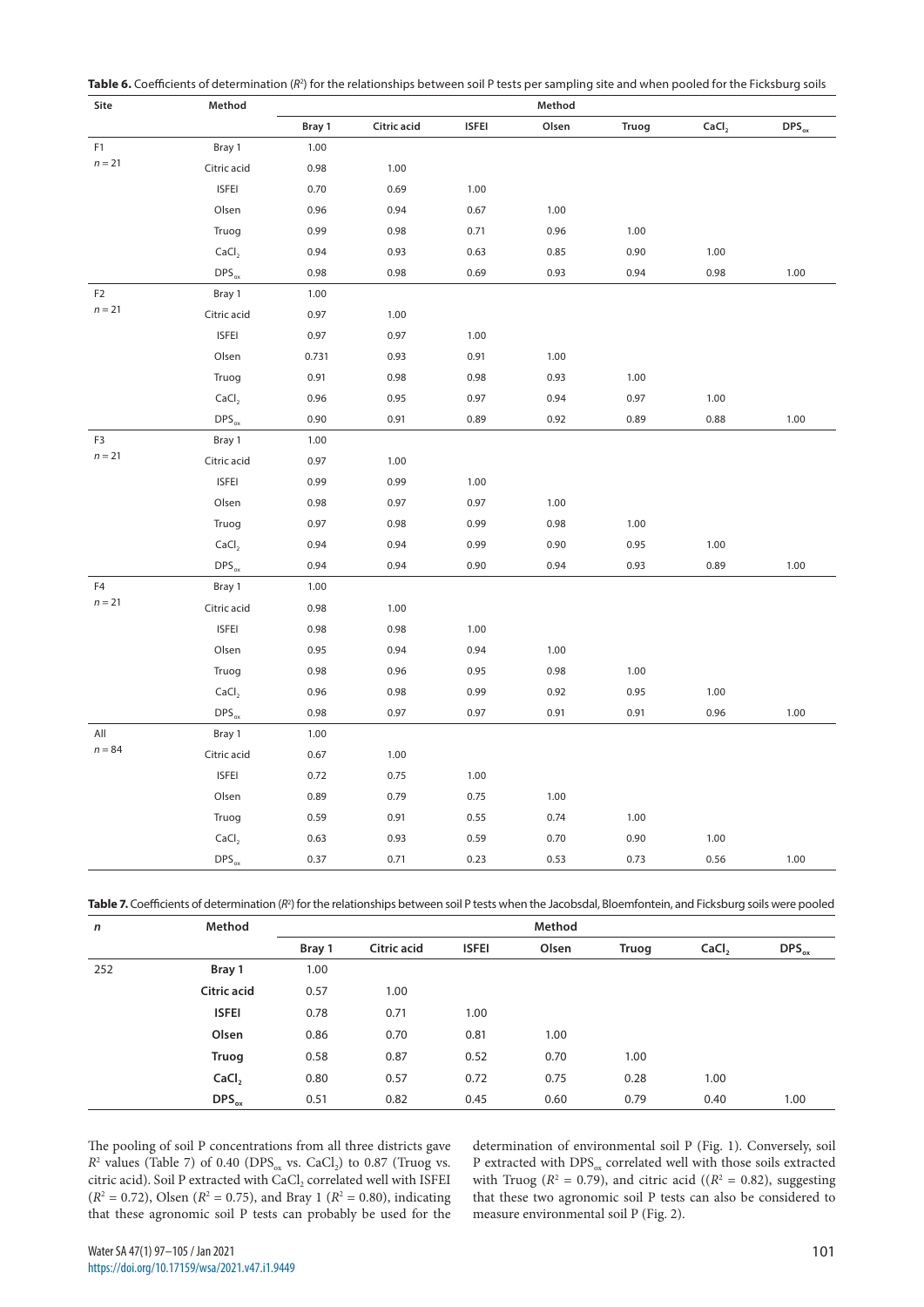

Figure 1. Relationships between P extracted with CaCl<sub>2</sub> and the different agronomic tests for all soils (*n* = 252) from the three districts



**Figure 2.** Relationships between DPS<sub>ox</sub> and the different agronomic tests for all soils ( $n = 252$ ) from the three districts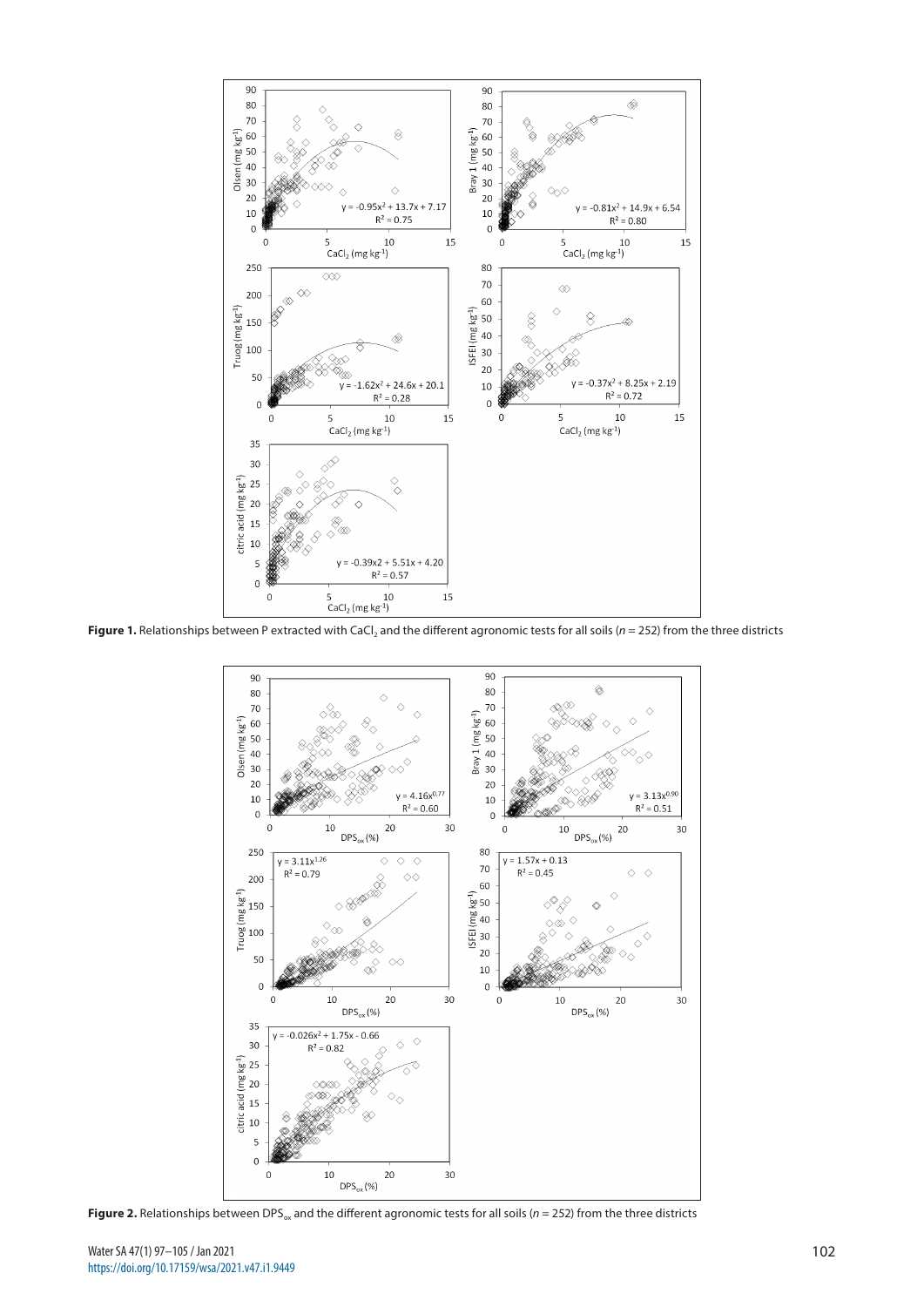## **DISCUSSION**

The results presented here proved that a generally good relationship exists between the environmental and agronomic soil P tests. The strength of these observed relationships depends on the extractant used, because they differ in their abilities to extract P from different soils (Kuo, 1996). The closeness of a relationship also depends on the group of soils included since the correlation was stronger when individual soils were correlated separately rather than when all the soils from a district were grouped. As expected, a weaker correlation manifested when all soils' extractable P data were regressed. This reflects the conclusions of other studies (Lookman et al., 1996; Pote et al., 1996; Sims et al., 1998), which stated that the correlation is usually strong when the studied soils are fairly homogeneous in clay content and pH, but weaker if soils with a wide range in these properties are considered. However, White et al. (2020) report strong correlations ( $r > 0.85$ ) between some agronomic soil P tests for 48 South African pristine and cultivated soils with large pH (4–8) and clay content (6–45%) ranges. They emphasise that each agronomic soil P test was developed for a specific set of soil conditions and that inconsistencies in soil P analyses can be expected. No environmental soil P tests were, however, included in their study.

Some threshold values for the CaCl<sub>2</sub> extractable P and for  $DPS_{ox}$ extractable P are given in Tables 8 and 9, respectively. The values were 1.49 mgP⋅kg<sup>-1</sup> for CaCl<sub>2</sub> extractable P and 21.1% for DPS<sub>ox</sub> extractable P. These averages were subsequently used to calculate agronomic P threshold values for each of the three districts and when the districts' data were grouped (Table 10).

Based on the average CaCl<sub>2</sub> extractable P threshold value, the estimated P threshold values of the agronomic soil P tests for each district and over the three districts were lower than the optimum extractable P values used locally for P fertiliser recommendations (Table 11), except for the Olsen P test (Table 10). The implication is that when the extractable P status of cropped soils are maintained at optimum levels, as measured with Bray 1, citric acid, ISFEI, and Truog, the fertilised soil may be a threat in terms of causing water P pollution.

**Table 8.** Threshold values for CaCl<sub>2</sub> extractable P used in evaluating soil's threat to water pollution

| Region         | <b>Threshold P value</b><br>$(mq \cdot kq^{-1})$ | Reference                |
|----------------|--------------------------------------------------|--------------------------|
| Italy          | 2.7                                              | Indiati and Rossi (1999) |
| Delaware (USA) | 0.9                                              | Kleinman et al. (2000)   |
| China          | 0.75                                             | Zhao et al. (2007)       |
| <b>USA</b>     | 1.59                                             | Maguire and Sims (2002)  |
| Average        | 1.49                                             |                          |

Table 9. Threshold values for DPS<sub>ox</sub> used in evaluating soil's threat of water pollution

| Region             | Threshold P value (%) | Reference               |
|--------------------|-----------------------|-------------------------|
| Delaware (USA)     | >25                   | Sims et al. (1998)      |
| <b>Netherlands</b> | 25                    | Breeuwsma et al. (1995) |
| Belgium            | 30                    | De Smet et al. (1996)   |
| Germany            | 30                    | Leinweber et al. (1997) |
| Indiana (USA)      | 23                    | Provin (1996)           |
| Florida (USA)      | 20                    | Nair et al. (2004)      |
| Delaware (USA)     | >30                   | Pautler and Sims (2000) |
| Average            | 26                    |                         |

| Table 10. Threshold values for agronomic soil P tests, estimated from                             |
|---------------------------------------------------------------------------------------------------|
| the average of CaCl, and DPS <sub><math>\alpha</math></sub> extractable P values given in Table 8 |
| and 9, respectively                                                                               |

| Soil test                                                                       | Jacobsdal | Bloemfontein | <b>Ficksburg</b> | All soils         |  |
|---------------------------------------------------------------------------------|-----------|--------------|------------------|-------------------|--|
| Estimated from CaCl, average threshold value (mg·kg <sup>-1</sup> )             |           |              |                  |                   |  |
| Olsen                                                                           | 26        | 24           | 32               | 27                |  |
| Bray 1                                                                          | 26        | 31           | 36               | 25                |  |
| Truog                                                                           | 62        | 34           | 48               | 14                |  |
| <b>ISFEI</b>                                                                    | 15        | 11           | 18               | 21                |  |
| citric acid                                                                     | 11        | 11           | 14               | $12 \overline{ }$ |  |
| Estimated from DPS <sub>ov</sub> average threshold value (mg·kg <sup>-1</sup> ) |           |              |                  |                   |  |
| Olsen                                                                           | 51        | 65           | 42               | 58                |  |
| Bray 1                                                                          | 60        | 80           | 40               | 52                |  |
| Truog                                                                           | 284       | 86           | 104              | 41                |  |
| <b>ISFEI</b>                                                                    | 47        | 53           | 11               | 191               |  |
| citric acid                                                                     | 30        | 35           | 15               | 63                |  |

| <b>Table 11.</b> Optimum extractable phosphorus values (mg·kg <sup>-1</sup> ) for |
|-----------------------------------------------------------------------------------|
| cropped soils in South Africa                                                     |

| Agronomic test | <b>Optimum P values</b> | Reference              |
|----------------|-------------------------|------------------------|
| Olsen          | 12                      | Eloff (1971)           |
| Bray 1         | 35                      | FSSA (2003)            |
| Truog          | 31                      | Botha and Meyer (2004) |
| <b>ISFFI</b>   | 30                      | FSSA (2003)            |
| citric acid    | 35                      | Lambrechts (2012)      |

When the threshold values of the agronomic soil P tests for each district and over the three districts were estimated with the average  $DPS_{ox}$  extractable P threshold value, they were much higher (Table 10) than the optimum extractable P values used in South Africa for fertiliser recommendations (Table 11). Thus, the maintenance of the cropped soil P status at optimum levels should not result in a threat of water P pollution from these soils. This was converse to the threshold values estimated for the CaCl, extractable P.

In general, the results presented here indicated that the estimated threshold values depend on the extractant used and on the variation in soil properties. This therefore implies that grouping of soils that would respond similarly to P extraction is essential in areas where soils exhibit substantial variation in chemical and mineralogical properties, if these agronomic P tests are to be used for effective management of surface water P pollution.

Generally, it seemed feasible that agronomic soil P tests, used in routine soil analyses for fertiliser recommendations, can also be appropriate in managing the risk of surface water P pollution from cropped soils. Of the five agronomic soil P tests evaluated in this study, it was only the Olsen test that showed the potential to develop a simple threshold for all soils. Further studies are however warranted to establish reliable threshold P values before agronomic soil P tests could be considered for this purpose. It is believed that reliable threshold values can be only established through field studies, by relating the P in runoff to the extracted P from cropped soil.

### **CONCLUSIONS**

The results presented here indicated that P threshold values for the agronomic P soil tests, which were established from the average P threshold values for the environmental P soil tests,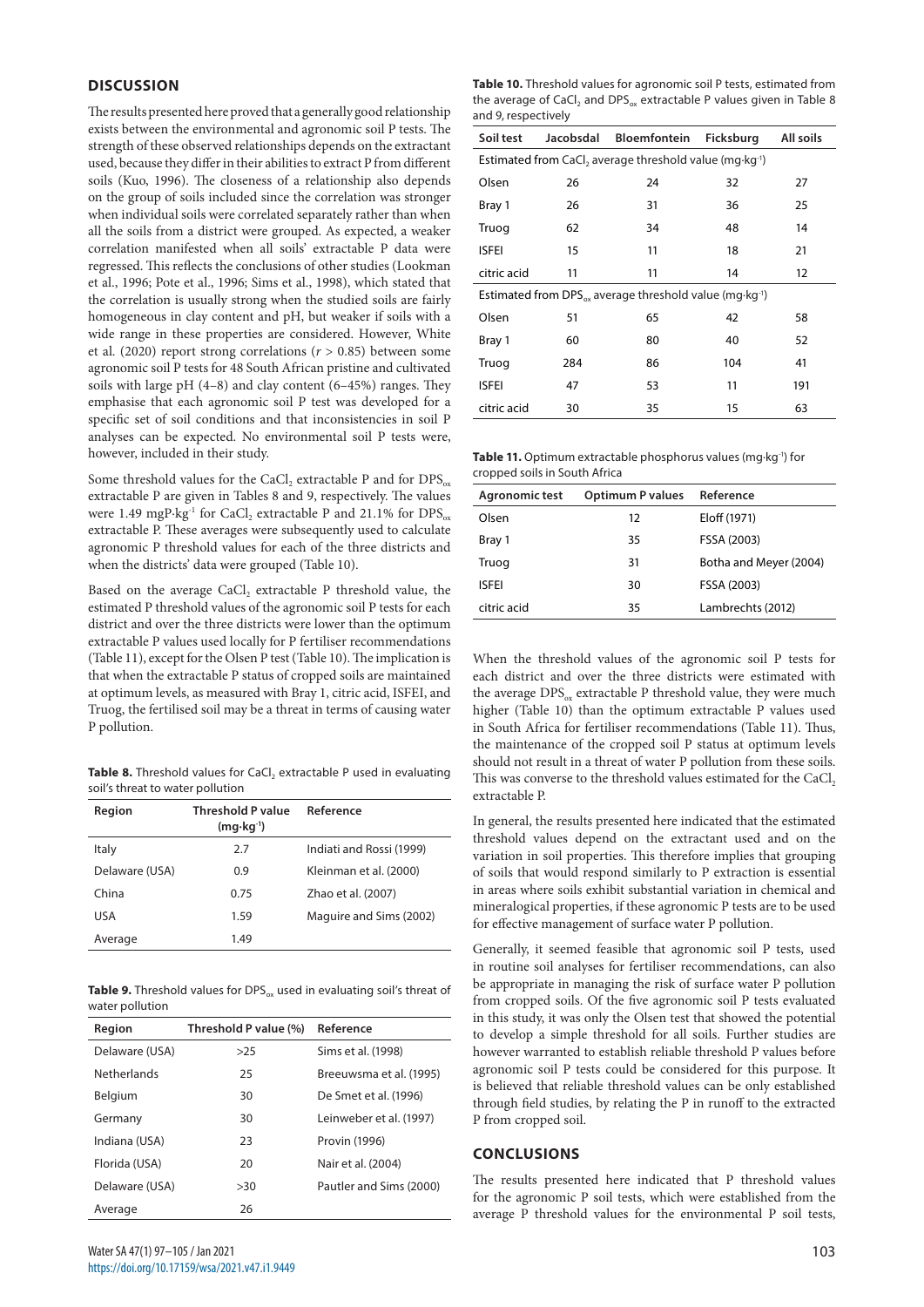vary depending on the test used and also on the soil properties. Some of the values were below and others were above the optimum extractable P values used in South Africa for crop P fertiliser recommendations. Thus, the use of agronomic soil P tests for the environmental assessment of soil P would require further investigation into the grouping of soils for an appropriate extraction method for selecting threshold values from an environmental point of view. However, the general observation made from the data reported in this study was that agronomic soil P tests could be used in regulating application rates of P fertiliser to decrease the risk of excessive P accumulation and its subsequent loss to the environment, while still ensuring optimum agricultural production.

### **ACKNOWLEDGEMENTS**

We gratefully acknowledge Inkaba ye Africa (paper No 258) and the University of the Free State for funding this research.

#### **REFERENCES**

- ANZECC (2000) The Australian and New Zealand guidelines for fresh and marine water quality. Australian and New Zealand Environment and Conservation Council and Agriculture and Resource Management Council of Australia and New Zealand. Canberra. [https://doi.org/10.1300/j252v01n02\\_09](https://doi.org/10.1300/j252v01n02_09)
- BECK MA, ZELAZNY LW, DANIELS WL and MULLINS GC (2004) Using the Mehlich-1 extract to estimate soil phosphorus saturation for environmental risk assessment. *Soil Sci. Soc. Am. J.* **68** 1762–1771. <https://doi.org/10.2136/sssaj2004.1762>
- BOTHA F and MEYER JH (2004) Cost implications and grower perceptions of phosphorus fertilizer recommendations based on soil tests not calibrated for sugar cane. *Proc. S. Afr. Sugar Technol. Assoc.* **78** 373–382.
- BREEUWSMA A, REIJERINK JGA and SCHOUMANS OF (1995) Impact of manure on accumulation and leaching of phosphate in areas of intensive livestock farming. In: Steele K (ed) *Animal Waste and Land Water Interface*. Lewis Publishers-CRC, New York.
- DE SMET J, HOFMAN G, VANDERDEELEN J, VAN MEIRVENNE M and BAERT L (1996) Phosphate enrichment in sandy loam soils of West-Flanders, Belgium. *Fertiliser Res.* **43** 209–215. [https://doi.](https://doi.org/10.1007/bf00747704) [org/10.1007/bf00747704](https://doi.org/10.1007/bf00747704)
- DE VILLIERS S and THIART C (2007) The nutrient status of South Africa rivers: Concentration, trends and fluxes from the 1970's to 2005. *S. Afr. J. Sci.* **103** 7–8.
- ELOFF JF (1971) Studies oor die toeganklike fosforstatus van sekere Vaalhartsgronde. M.Sc. Agric. dissertation, University of the Free State, Bloemfontein.
- FSSA (Fertilizer Society of South Africa) (2003) *Fertilizer Handbook* (6th edn.) Fertilizer Society of South Africa, Pretoria.
- GEOLOGICAL SURVEY (1984) Geological map of the Republics of South Africa, Transkei, Bophuthatswana, Venda and Ciskei and the Kingdoms of Lesotho and Swaziland. Scale 1:1 000 000. Geological Survey of South Africa, Council for Geoscience, Pretoria. [https://](https://doi.org/10.2307/1222283) [doi.org/10.2307/1222283](https://doi.org/10.2307/1222283)
- HARDING WR, DOWNING TG, VAN GINKEL CE and MOOLMAN AP (2009) An overview of cyanobacterial research and management in South Africa post-2000. *Water SA.* **35** 479–484. [https://doi.org/10.](https://doi.org/10.4314/wsa.v35i4.76792) [4314/wsa.v35i4.76792](https://doi.org/10.4314/wsa.v35i4.76792)
- HAVLIN JL, TISDALE LS, NELSON LW and BEATON JD (2014) *Soil Fertility and Fertilizers: An Introduction to Nutrient Management*  (8th edn). Pearson Inc., New Jersey.
- HAYGARTH PM, BARDGETT RD and CONDRON LM (2013) Nitrogen and phosphorus cycles and their management. In: Gregory PJ, and Northcliff S (eds) *Soil Conditions and Plant Growth*. Wiley-Blackwell, Chester. <https://doi.org/10.1002/9781118337295.ch5>
- HORTA MC and TORRENT J (2006) The Olsen P method as an agronomic and environmental test for predicting phosphate release from acid soils. *Nutr. Cycl. Agroecosyst.* **77** 283–292. [https://doi.](https://doi.org/10.1007/s10705-006-9066-2) [org/10.1007/s10705-006-9066-2](https://doi.org/10.1007/s10705-006-9066-2)
- INDIATI R and ROSSI N (1999) Extractability of residual phosphorus from highly manured soils. *Ital. J. Agron.* **3** 63–73.
- IUSS WORKING GROUP WRB (2015) World Reference Base for Soil Resources 2014, update 2015. International soil classification system for naming soils and creating legends for soil maps. World Soil Resources Reports No. 106. FAO, Rome. [https://doi.org/10.1007/](https://doi.org/10.1007/springerreference_76722) [springerreference\\_76722](https://doi.org/10.1007/springerreference_76722)
- KLEINMAN PJA, BRYANT RB, REID WS, SHARPLEY AN and PIMENTEL D (2000) Using soil phosphorus behavior to identify environmental thresholds. *Soil Sci.* **165** 943–950. [https://doi.org/10.](https://doi.org/10.1097/00010694-200012000-00004) [1097/00010694-200012000-00004](https://doi.org/10.1097/00010694-200012000-00004)
- KUO S (1996) Phosphorus. In: Sparks DL, Page AL, Helmeke PA, Loeppert RH, Soltanpour ON, Tabatabai MA, Johnston CT and Summer ME (eds) *Methods of Soil Analysis. Part 3. Chemical Methods.* Soil Science Society of America, Madison. [https://doi.](https://doi.org/10.2136/sssabookser5.3) [org/10.2136/sssabookser5.3](https://doi.org/10.2136/sssabookser5.3)
- LAMBRECTS JJN (2012) Personal communication, 19 March 2012. Mr Jan Lambrects, Department of Soil Science, University of Stellenbosch.
- LAND TYPE SURVEY STAFF (2002) Land types of South Africa. ARC-Institute for Soil, Climate and Water, Pretoria.
- LEINWEBER P, LÜNSMANN F and ECKHARDT KU (1997) Phosphorus sorption capacities and saturation of soils in two regions with different livestock densities in Northwest Germany. *Soil Use Manage.* **13** 82–89. [https://doi.org/10.1111/j.1475-2743.1997.](https://doi.org/10.1111/j.1475-2743.1997.tb00562.x) [tb00562.x](https://doi.org/10.1111/j.1475-2743.1997.tb00562.x)
- LOOKMAN R, JANSEN K, MERCKX R and VLASSAK K (1996) Relationship between soil properties and phosphate saturation parameters: A transect study in northern Belgium. *Geoderma*. **69** 265–274. [https://doi.org/10.1016/0016-7061\(95\)00068-2](https://doi.org/10.1016/0016-7061(95)00068-2)
- LOW AB and REBELO AG (1996) Vegetation of South Africa, Lesotho and Swaziland. Department of Environmental Affairs and Tourism, Pretoria.
- MAGUIRE RO and SIMS J (2002) Soil testing to predict phosphorus leaching. *J. Environ. Qual.* **31** 1601–1609. [https://doi.org/10.2134/](https://doi.org/10.2134/jeq2002.1601) [jeq2002.1601](https://doi.org/10.2134/jeq2002.1601)
- MAGYAR M, CSATHO P, DEBRECZENI K and SARDI K (2006) Evaluation of agronomic and environmental soil P test methods in a network of Hungarian long-term field trials. *Commun. Soil Sci. Plant Anal.* **37** 2423–2446. <https://doi.org/10.1080/00103620600820006>
- MARDAMOOTOO T (2015) Developing an index for phosphorus loss from sugarcane soils in Mauritius. PhD dissertation, University of the Free State, Bloemfontein.
- MCDOWELL RW and SHARPLEY AN (2001) Approximating phosphorus release from soils to surface runoff and subsurface drainage. *J. Environ. Qual.* **30** 508–520. [https://doi.org/10.2134/jeq2001.3025](https://doi.org/10.2134/jeq2001.302508x) [08x](https://doi.org/10.2134/jeq2001.302508x)
- MIDGLEY DC, PITMAN WV and MIDDLETON BJ (1994) Surface water resources of South Africa 1990 Book of maps. WRC Report No. 298/2/94. Water Research Commission, Pretoria.
- MURPHY J and RILEY JP (1962) A modified single solution method for the determination of phosphate in natural waters. *Anal. Chim. Acta.* **27** 31–36. [https://doi.org/10.1016/s0003-2670\(00\)88444-5](https://doi.org/10.1016/s0003-2670(00)88444-5)
- NAIR VD, PORTIER KM, GRAETZ DA and WALKER ML (2004) An environmental threshold for degree of phosphorus saturation in sandy soils. *J. Environ. Qual.* **33** 107–113. [https://doi.org/10.2134/](https://doi.org/10.2134/jeq2004.1070) [jeq2004.1070](https://doi.org/10.2134/jeq2004.1070)
- PAUTLER MC and SIMS JT (2000) Relationship between soil test phosphorus, soluble phosphorus, and phosphorus saturation in Delaware soils. *Soil Sci. Soc. Am. J.* **64** 765–773. [https://doi.org/10.](https://doi.org/10.2136/sssaj2000.642765x) [2136/sssaj2000.642765x](https://doi.org/10.2136/sssaj2000.642765x)
- POTE DH, DANIEL TC, SHARPLEY AN, MOORE PA, EDWARDS DR and NICHOLS DJ (1996) Relating extractable soil phosphorus to phosphorus losses in runoff. *Soil Sci. Soc. Am. J.* **60** 855-859. [https://](https://doi.org/10.2136/sssaj1996.03615995006000030025x) [doi.org/10.2136/sssaj1996.03615995006000030025x](https://doi.org/10.2136/sssaj1996.03615995006000030025x)
- PROVIN TL (1996) Phosphorus retention in Indiana soils. PhD thesis, Purdue University, West Lafayette, Indiana.
- ROSSOUW JN and GÖRGENS AHM (2005) Knowledge review of modelling non-point source pollution in agriculture from field to catchment scale. WRC Report No. 1467/1/05. Water Research Commission, Pretoria.
- ROSSOUW JN, HARDING WR and FATOKI OS (2008) A guide to catchment-scale eutrophication assessments for rivers, reservoirs and lacustrine wetlands. WRC Report No. TT 352/08. Water Research Commission, Pretoria.